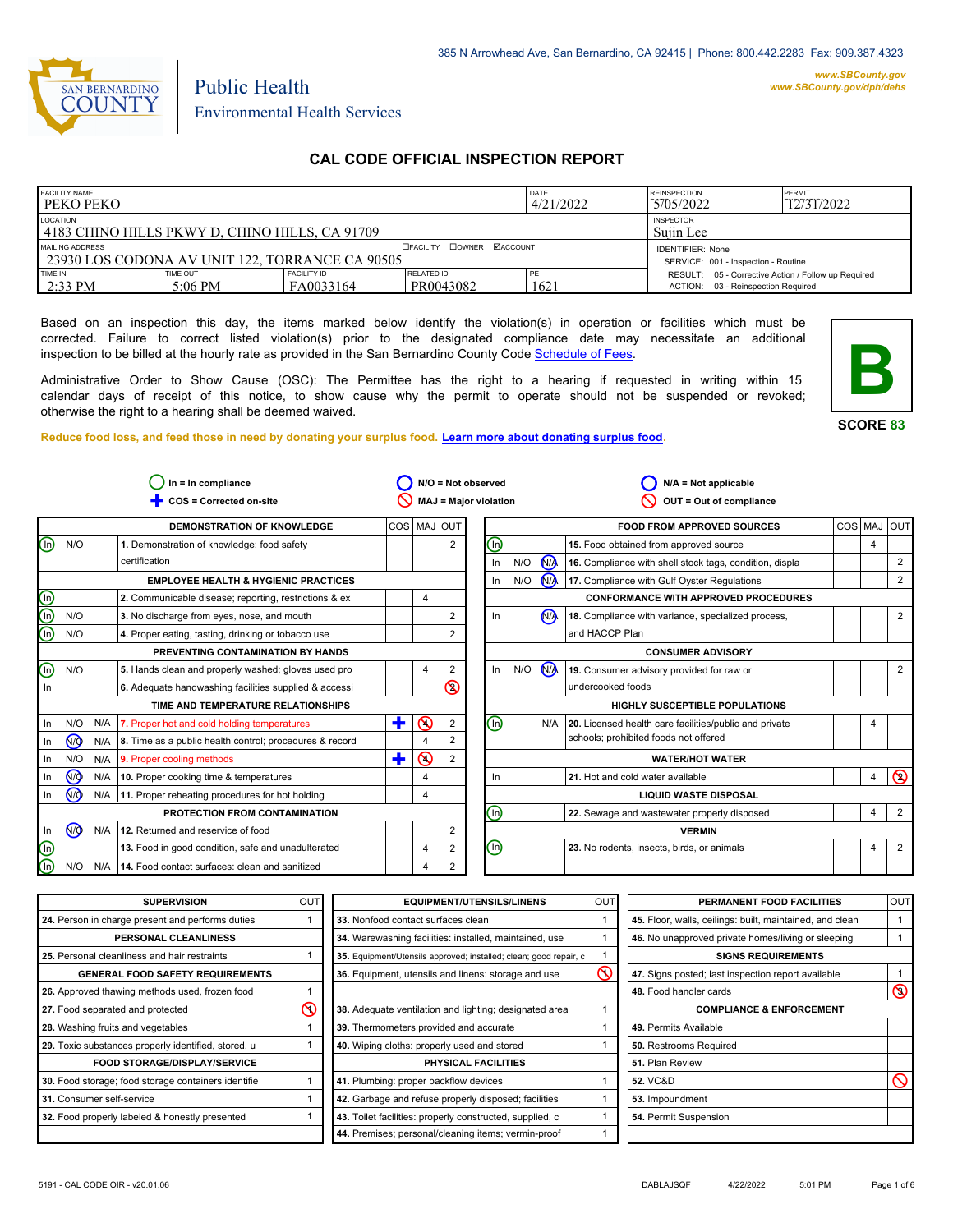

Public Health

## **CAL CODE OFFICIAL INSPECTION REPORT**

| <b>FACILITY NAME</b><br>PEKO PEKO |                                                                                                                        |                                                                                                                                                                                                                                                                                                                                                                                                                                                                                                  | DATE<br>4/21/2022             |    |              |  |
|-----------------------------------|------------------------------------------------------------------------------------------------------------------------|--------------------------------------------------------------------------------------------------------------------------------------------------------------------------------------------------------------------------------------------------------------------------------------------------------------------------------------------------------------------------------------------------------------------------------------------------------------------------------------------------|-------------------------------|----|--------------|--|
| <b>LOCATION</b>                   | 4183 CHINO HILLS PKWY D, CHINO HILLS, CA 91709                                                                         |                                                                                                                                                                                                                                                                                                                                                                                                                                                                                                  | <b>INSPECTOR</b><br>Sujin Lee |    |              |  |
|                                   |                                                                                                                        | 7. PROPER HOT AND COLD HOLDING TEMPERATURES                                                                                                                                                                                                                                                                                                                                                                                                                                                      |                               | ЛΝ | <b>MAJOR</b> |  |
| <b>POINTS</b>                     | Compliance date not specified<br><b>Complied on 4/21/2022</b><br>Violation Reference - HSC -<br>113996, 113998, 114037 | Inspector Comments: Observed multiple potentially hazardous foods (PHFs) holding at improper<br>temperatures. Internal temperatures of PHFs were measured as follows:<br>At room temperature without temperature/time intervention:                                                                                                                                                                                                                                                              |                               |    |              |  |
|                                   |                                                                                                                        | 1. Chicken soup at 57.3 F<br>Per manager, this PHF was stored on counter without temperature/time intervention approximately 2-3 hours<br>prior to the inspection.<br>Corrected on site. The operator was instructed to portion the PHF into smaller containers and store them<br>inside a refrigerator to rapidly cool them below 41 F.                                                                                                                                                         |                               |    |              |  |
|                                   |                                                                                                                        | 2. Chicken oil at 76 F<br>Per manager, chicken was simmered and the skin was drained to make the chicken oil. The manager stated<br>this PHF was stored on 2-door Atosa refrigerator without temperature/time intervention approximately 4-5<br>hours prior to inspection.<br>Corrected on site. See VC & D.                                                                                                                                                                                     |                               |    |              |  |
|                                   |                                                                                                                        | Over approximately 1" high melted ice inside a bulk container:<br>1. Cooked curry between 56 F and 66 F in approximately 8" plastic container<br>2. Beef bowl soup between 41 F and 53 F in approximately 6" stainless steel container<br>3. Macaroni salad between 41 F and 48 F in approximately 8" plastic container<br>Per manger, these PHFs were stored here approximately 1 hour prior to the inspection.<br>Corrected on site. The operator filled ice all the way inside the container. |                               |    |              |  |
|                                   |                                                                                                                        | Maintain temperatures of PHFs at or below 41 F or at or above 135 F.                                                                                                                                                                                                                                                                                                                                                                                                                             |                               |    |              |  |

**Violation Description:** Potentially hazardous foods shall be held at or below 41F or at or above 135F. (113996, 113998, 114037, 114343(a))

**More Information: <https://youtu.be/RI6w5DtEs7w>**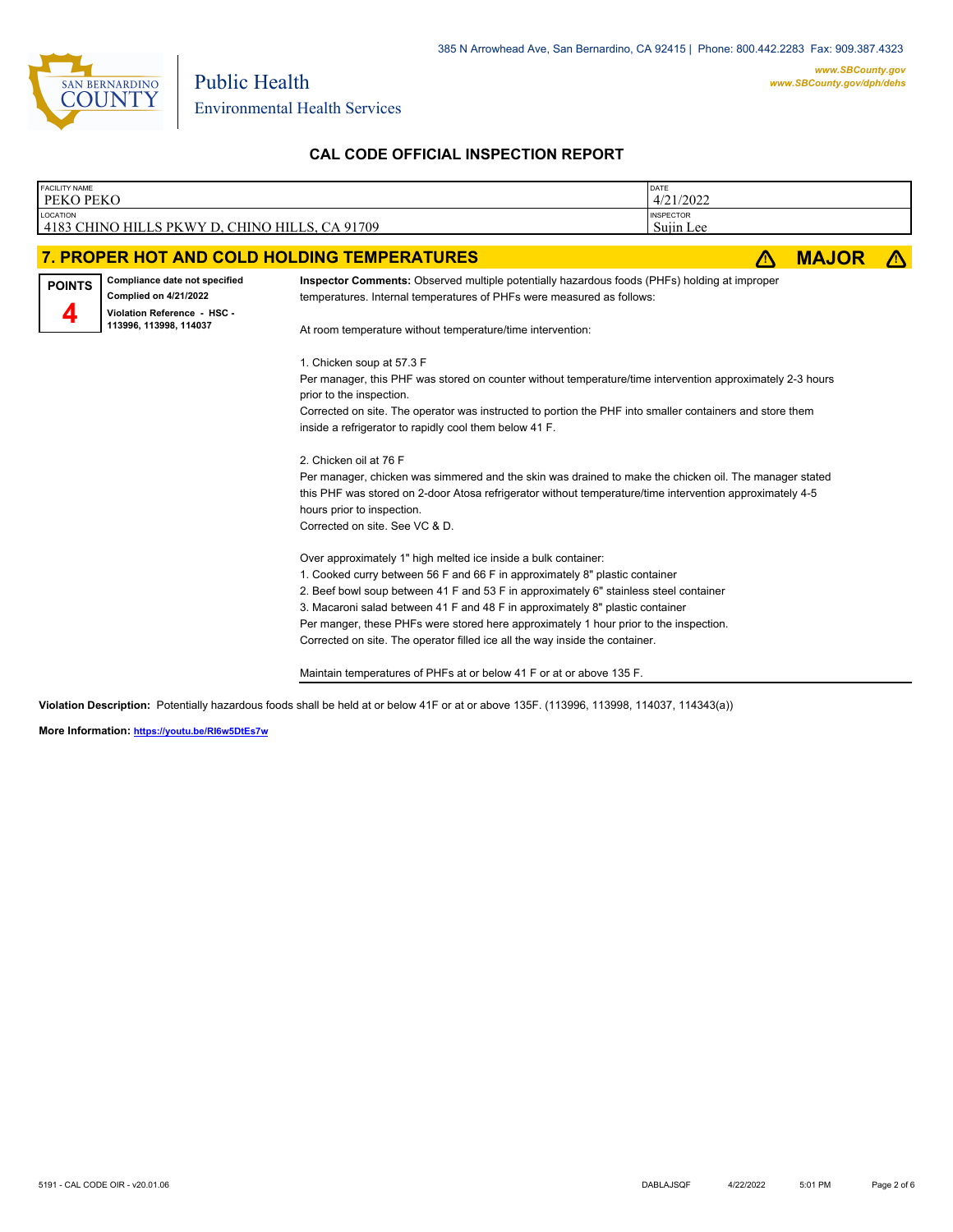

Public Health

### **CAL CODE OFFICIAL INSPECTION REPORT**

| <b>FACILITY NAME</b><br>PEKO PEKO |                                                                                                        |                                                                                                                                                                                                                                                                                                                                                                                                                                                                                                                                                                                                                                                                                                                                                                                                                                                                                                                                                                     | DATE<br>4/21/2022             |              |  |
|-----------------------------------|--------------------------------------------------------------------------------------------------------|---------------------------------------------------------------------------------------------------------------------------------------------------------------------------------------------------------------------------------------------------------------------------------------------------------------------------------------------------------------------------------------------------------------------------------------------------------------------------------------------------------------------------------------------------------------------------------------------------------------------------------------------------------------------------------------------------------------------------------------------------------------------------------------------------------------------------------------------------------------------------------------------------------------------------------------------------------------------|-------------------------------|--------------|--|
| LOCATION                          | 4183 CHINO HILLS PKWY D, CHINO HILLS, CA 91709                                                         |                                                                                                                                                                                                                                                                                                                                                                                                                                                                                                                                                                                                                                                                                                                                                                                                                                                                                                                                                                     | <b>INSPECTOR</b><br>Sujin Lee |              |  |
|                                   |                                                                                                        |                                                                                                                                                                                                                                                                                                                                                                                                                                                                                                                                                                                                                                                                                                                                                                                                                                                                                                                                                                     |                               |              |  |
|                                   | <b>9. PROPER COOLING METHODS</b>                                                                       |                                                                                                                                                                                                                                                                                                                                                                                                                                                                                                                                                                                                                                                                                                                                                                                                                                                                                                                                                                     | /\                            | <b>MAJOR</b> |  |
| <b>POINTS</b>                     | Compliance date not specified<br><b>Complied on 4/21/2022</b><br>Violation Reference - HSC -<br>114000 | Inspector Comments: Observed multiple PHFs improperly cooled inside the double-door Turbo<br>refrigerator. Internal temperatures of PHFs were measured as follows:<br>1. Cooked curry #1 between 43 F and 49 F<br>2. Cooked curry #2 between 47 F and 52 F<br>3. Cooked curry #3 between 48 F and 56 F<br>4. Cooked pork broth between 53 F and 56 F<br>Per manager, these PHFs were cooked and stored in the unit more than 1 day prior to the inspection.<br>Ensure all PHFs are rapidly cooled from 135F to 70F in two (2) hours or less, and then from 70F to 41F, in a<br>total of six (6) hours or less. Utilize one or more approved cooling methods below:<br>1. Using shallow pans (recommend using heat-conductive pans)<br>2. Separating food into smaller or thinner portions<br>3. Using rapid cooling equipment such as chill blasters<br>4. Using containers that facilitate heat transfer<br>5. Adding ice as an ingredient<br>6. Using ice paddles |                               |              |  |
|                                   |                                                                                                        | 7. Placing containers in an ice bath, stirring food frequently                                                                                                                                                                                                                                                                                                                                                                                                                                                                                                                                                                                                                                                                                                                                                                                                                                                                                                      |                               |              |  |
|                                   |                                                                                                        | Corrected on site. See VC & D.                                                                                                                                                                                                                                                                                                                                                                                                                                                                                                                                                                                                                                                                                                                                                                                                                                                                                                                                      |                               |              |  |

**Violation Description:** All potentially hazardous food shall be RAPIDLY cooled from 135F to 70F, within 2 hours, and then from 70F to 41 F, within 4 hours. Cooling shall be by one or more of the following methods: in shallow containers; separating food into smaller portions; adding ice as an ingredient; using an ice bath; stirring frequently; using rapid cooling equipment; or, using containers that facilitate heat transfer. PHF is to be cooled within 4 hours to 41F if prepared from ingredients at ambient temperature. Deliveries of PHF is to be cooled to below 41F within 4 hours if received between 41F to 45F.

**More Information: <https://youtu.be/hiOExyNgDIQ>**

### **6. ADEQUATE HANDWASHING FACILITIES SUPPLIED & ACCESSIBLE**

**Compliance date not specified Not In Compliance Violation Reference - POINTS 2**

**Inspector Comments:** Observed the handwashing sink next to three compartment sink blocked by a bulk preparation table on right side and an operator washing dishes at the 3-compartment sink at left side.

Move the preparation sink so that employees can access to the handwashing sink. Handwashing sinks shall not be obstructed, inaccessible, used improperly, or kept unclean.

**Violation Description:** Handwashing soap and towels or drying device shall be provided in dispensers; dispensers shall be maintained in good repair. (113953.2) Adequate facilities shall be provided for hand washing. (113953, 113953.1, 114067(f)). Handwashing sink is not separated from a warewashing sink by a 6 inch high metal splashguard or 24 inch separation. (113953) Handwashing sinks shall not be obstructed, inaccessible, used improperly or kept unclean. (113953.1)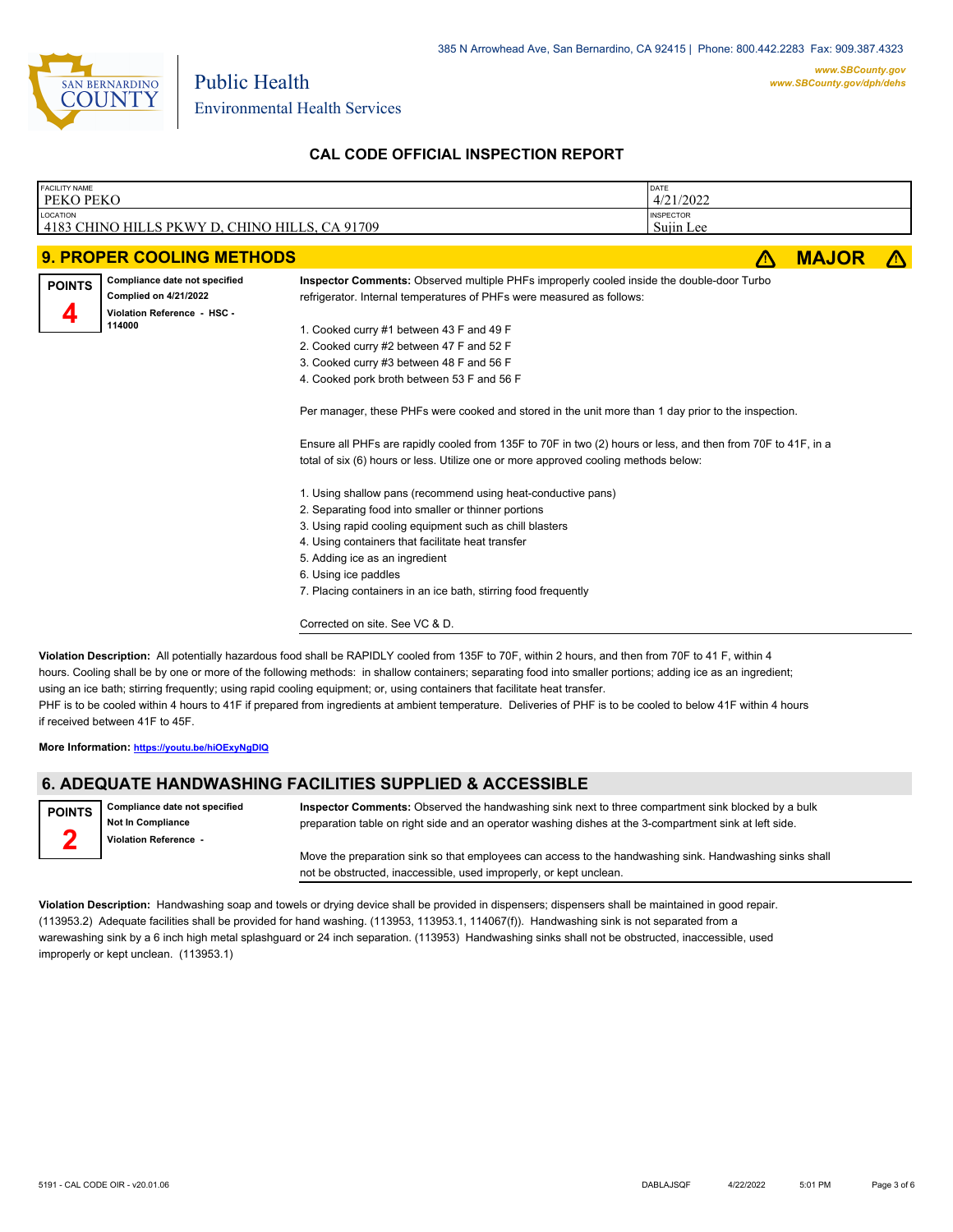

Public Health

### **CAL CODE OFFICIAL INSPECTION REPORT**

| <b>FACILITY NAME</b>                                                                    | <b>DATE</b>                   |
|-----------------------------------------------------------------------------------------|-------------------------------|
| <b>PEKO PEKO</b>                                                                        | 4/21/2022                     |
| LOCATION<br>4183<br>91709<br>$\bigcap$<br>ì CHINO HILLS<br>PKWY D<br><b>CHINO HILLS</b> | <b>INSPECTOR</b><br>Sujin Lee |

### **21. HOT AND COLD WATER AVAILABLE**

| <b>POINTS</b> | Compliance date not specified                         |
|---------------|-------------------------------------------------------|
|               | Not In Compliance                                     |
|               | Violation Reference - HSC -<br>113953(c), 114099.2(b) |
|               |                                                       |

**Inspector Comments:** 1. Observed the handwashing sink next to 3-compartment sink unable to provide hot water. When hot water handle was turned on, no water was observed to be supplied from the faucet.

Ensure a minimum of 100 F water is supplied from the hot water handle.

2. Observed cold water pressure to be low at front handwashing sink. When cold and hot water was turned on together, water temperature was measured at 121 F.

Ensure the cold water pressure is provided at a sufficient level.

A reinspection will be conducted on or after 4/28/22 to determine compliance. Failure to comply may result at a billable re-reinspection at an hourly rate of \$245 with 30-minute minimum.

**Violation Description:** An adequate, protected, pressurized, potable supply of hot water and cold water shall be provided at all times. (113953(c), 114099.2(b) 114101(a), 114189, 114192, 114192.1, 114195)

### **27. FOOD SEPARATED AND PROTECTED**

**Compliance date not specified Not In Compliance Violation Reference - HSC - 113984 (a, b, c, d, f) POINTS 1**

**Inspector Comments:** Observed following units/storage located in the hallway to restroom and the contents inside the units/storage were accessible to customers. 1. Double door Atosa freezer with meat inside 2. White chest freezer with meat inside 3. Three bins of rice, panko and sugar Move these units/storage from the hallway so that customers cannot access to the contents inside these

units/storage.

**Violation Description:** All food shall be separated and protected from contamination. (113984 (a, b, c, d, f), 113986, 114060, 114067(a, d, e, j), 114069(a, b), 114077, 114089.1 (c), 114143 (c)) All food shall be stored, prepared, displayed or held so that it is protected from contamination.

### **36. EQUIPMENT, UTENSILS AND LINENS: STORAGE AND USE**

**Compliance date not specified Not In Compliance Violation Reference - HSC - 114074, 114081, 114119 POINTS 1 Inspector Comments:** 1. Observed handle of scoops/spoon in direct contact with pork lard, panko and sugar in containers. 2. Observed a bowl without handle stored inside a container of flour.

> Provide scoops that have handle. Store scoops in a manner so that the handle does not come in contact with food.

**Violation Description:** All clean and soiled linen shall be properly stored; non-food items shall be stored and displayed separate from food and food-contact surfaces. (114185.3 - 114185.4)Utensils and equipment shall be handled and stored so as to be protected from contamination. (114074 - 114075, 114081, 114119, 114121, 114161, 114178, 114179, 114083, 114185, 114185.2, 114185.5) Pressurized cylinders must be securely fastened to a rigid structure. (114172)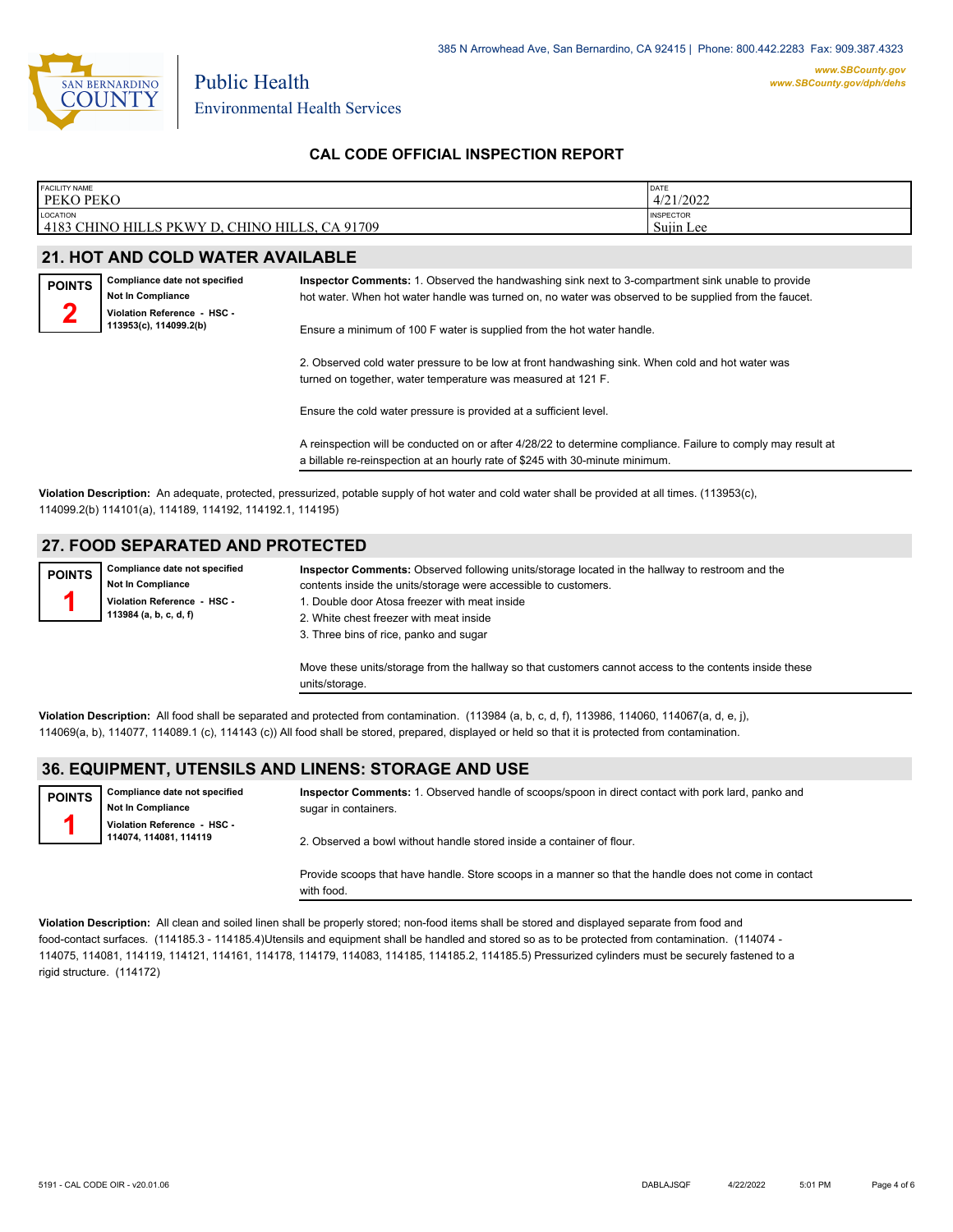

Public Health

### **CAL CODE OFFICIAL INSPECTION REPORT**

| <b>FACILITY NAME</b>                                            | DATE                          |
|-----------------------------------------------------------------|-------------------------------|
| PEKO PEKO                                                       | 4/21/2022                     |
| LOCATION<br>4183 CHINO HILLS PKWY D.<br>, CHINO HILLS, CA 91709 | <b>INSPECTOR</b><br>Sujin Lee |

### **48. FOOD HANDLER CERTIFICATION**

| <b>POINTS</b> | Compliance date not specified<br><b>Not In Compliance</b> | Inspector Comments: Observed two food handler certifications to be invalid. Per manager, these<br>employees began employment more than 2 weeks prior to the inspection.                                           |
|---------------|-----------------------------------------------------------|-------------------------------------------------------------------------------------------------------------------------------------------------------------------------------------------------------------------|
| 2             | Violation Reference - SBCC -<br>33.0409                   | Ensure all food handlers obtain valid food handler certificates within fourteen (14) days of employment. A                                                                                                        |
|               |                                                           | missing food handler cards-inspector handout was provided to fill out. Email the completed handout and                                                                                                            |
|               |                                                           | copies of valid San Bernardino County food handler card to sbcfoodworker@gmail.com within 14 days.<br>Failure to comply shall result in unannounced billable follow up inspection at an hourly rate of \$245 with |

**Violation Description:** This facility is currently in violation with the food handler certification requirement for San Bernardino County, which states all food handlers must obtain a valid food handler certificate within fourteen (14) days of employment (33.0410, 33.044). Failure to provide proof of food handler certification within fourteen (14) days will result in unannounced billable (at our current hourly rate) re-inspections to verify compliance.

This facility operator must complete the 'Missing Food Handler' form provided by the inspector and email an electronic copy (scans or photos are ok as long as they are readableto sbcfoodworker@gmail.com

**More Information: <https://wp.sbcounty.gov/dph/wp-content/uploads/sites/7/2022/04/SB-Flyer-2019-completed-English-Spanish.pdf>**

30-minute minimum.

### **52. VC & D**

| <b>POINTS</b> | Compliance date not specified<br><b>Not In Compliance</b> | <b>Inspector Comments:</b> The operator voluntarily discarded following PHFs: |
|---------------|-----------------------------------------------------------|-------------------------------------------------------------------------------|
|               | Violation Reference - HSC -<br>113980                     | Approximately:<br>1. 20 lb. curry                                             |
|               |                                                           | 2.50 lb. pork broth                                                           |
|               |                                                           | 2. 1/4 lb. chicken oil                                                        |

**Violation Description:** Operator has voluntarily consented to the condemnation and destruction of food as said material being unfit for human consumption or otherwise in violation of California Health and Safety Code, Division 104, Part 5, Chapter 1 through 8, the disposition of which is provided for by Chapter 8, Article 3, Section 111895.

"I (We) hereby voluntarily agree to the condemnation and destruction of the following material(s) listed in violation number 52. By signing this Offical Inspection Report (OIR), I (We) hereby release the County of San Bernardino and its agent from any and all liability."

### **IMPORTANT: Risk Based Inspection Frequency**

Food facilities that pose a higher risk level for causing foodborne illness will be subject to an additional inspection, to be billed at the hourly rate as provided in the San Bernardi[no County Code Schedule of Fees](https://codelibrary.amlegal.com/codes/sanbernardino/latest/sanberncty_ca/0-0-0-122474#JD_16.0213B). Facilities that received one or more of the following will be elevated to a high risk tier:

- A score letter of "C" or lower on one of the last two graded inspections,
- A score letter of "B" on two of the last three graded inspections,
- Repeated "four (4) point violation Risk Factor" (critical violation codes 1-23) on the last two inspections, or
- Four (4) or more critical violations (codes 1-23) noted during an inspection, or

#### **Food Establishment Donor Survey**

Will you please take a few moments of your time to co[mplete our Food Establishment Donor Survey?](https://survey123.arcgis.com/share/626bb0fb21674c82832b0c0d557c5e80?field:faid=FA0033164&field:facility_name=PEKO%20PEKO¢er=,&field:phone=9096066640) The purpose of this survey is to learn about current food recovery and food waste reduction efforts and struggles throughout San Bernardino County.

The feedback from the survey will help us identify barriers and opportunities, and connect you with nearby charitable feeding organizations so you can donate your surplus fo[od. Once you complete the su](https://arcg.is/WvjGb)rvey, you can view your entry and connect with other donor food establishments and charitable

### **Overall Inspection Comments**